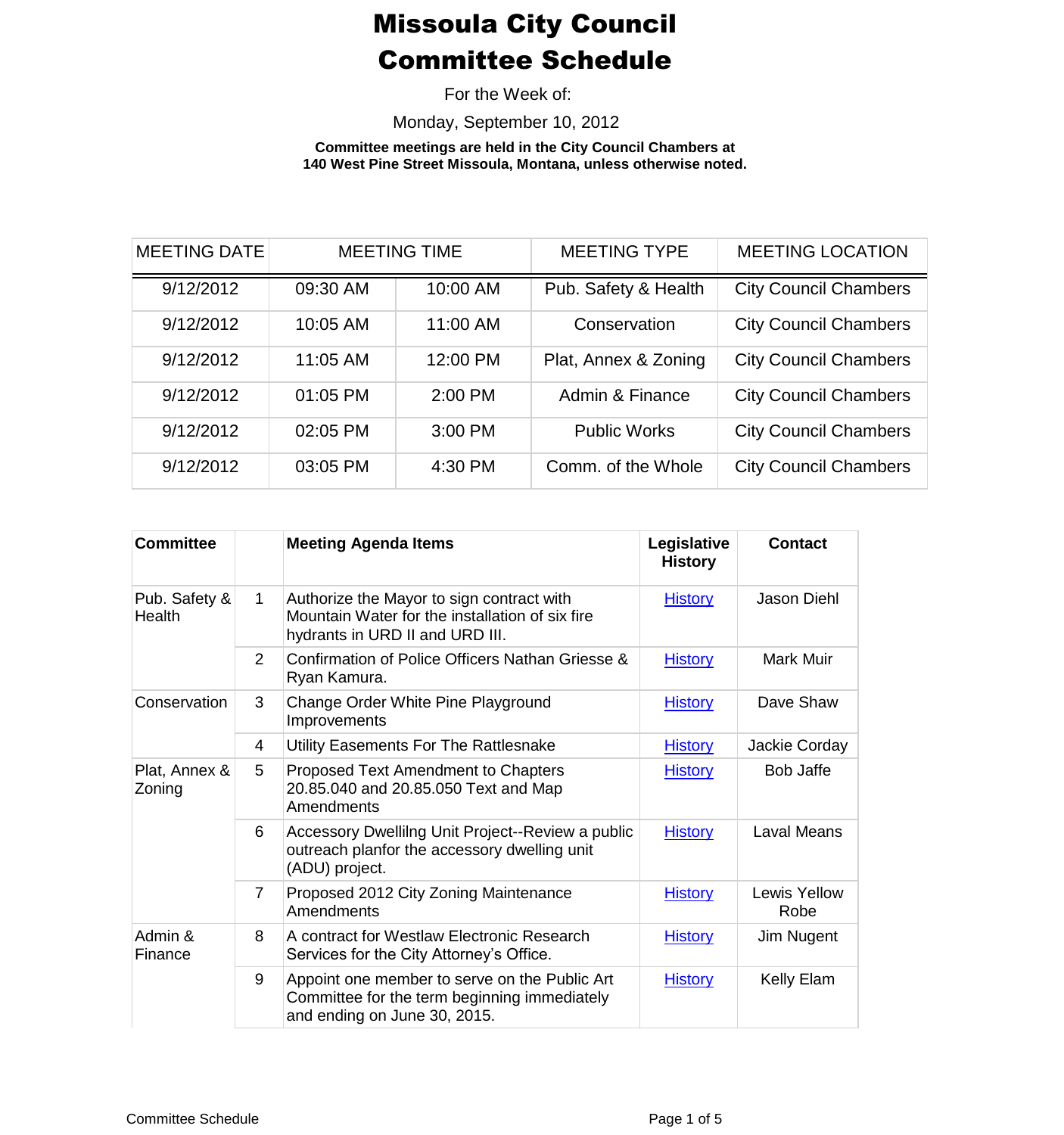For the Week of:

Monday, September 10, 2012

#### **Committee meetings are held in the City Council Chambers at 140 West Pine Street Missoula, Montana, unless otherwise noted.**

|                       | 10               | <b>Credit Card Processing RFP</b>                                                                                                                   | <b>History</b> | <b>Brentt</b><br>Ramharter |
|-----------------------|------------------|-----------------------------------------------------------------------------------------------------------------------------------------------------|----------------|----------------------------|
| <b>Public Works</b>   | 11               | Agreementwith Montana Department of<br>Transportation (MDT) for maintenance on West<br>Broadway.                                                    | <b>History</b> | <b>Brian Hensel</b>        |
|                       | 12 <sup>12</sup> | Purchase one aerator for the Parks Department.                                                                                                      | <b>History</b> | Jack Stucky                |
|                       | 13               | Determine policy to provide financial assistance<br>for public right-of-way improvements including<br>curb, gutter, sidewalk, and alley approaches. | <b>History</b> | Steve King                 |
| Comm. of the<br>Whole | 14               | City Council Strategic Planning Session.                                                                                                            | <b>History</b> | Marilyn Marler             |
|                       | 15               | Web conference with Steve Dodd from Every<br>Voice Engaged about Municipal Gaming Tool to<br>engage the public in budget prioritization             | <b>History</b> | <b>Caitlin Copple</b>      |

*The following items have been referred to City Council committees, but the committees will not discuss them in the coming week:*

| <b>Committee</b>   |                | <b>Held Meeting Agenda Items</b>                                                                                                                                                                                                                   | Legislative<br><b>History</b> | <b>Contact</b>     |
|--------------------|----------------|----------------------------------------------------------------------------------------------------------------------------------------------------------------------------------------------------------------------------------------------------|-------------------------------|--------------------|
| Admin &<br>Finance | 1              | Updates to the City Council rules.                                                                                                                                                                                                                 | <b>History</b>                | Bob Jaffe          |
|                    | $\overline{2}$ | Journal vouchers                                                                                                                                                                                                                                   | <b>History</b>                |                    |
|                    | 3              | Budget transfers.                                                                                                                                                                                                                                  | <b>History</b>                |                    |
|                    | 4              | Review the City's current policy for charging the<br>public for various City-produced documents.                                                                                                                                                   | <b>History</b>                | Dave Strohmaier    |
|                    | 5              | Review Missoula's insurance experience,<br>particularly work comp; propose improvements if<br>warranted.                                                                                                                                           | <b>History</b>                | <b>Ed Childers</b> |
|                    | 6              | Disposition of surplus City land.                                                                                                                                                                                                                  | <b>History</b>                | Nancy Harte        |
|                    | $\overline{7}$ | Council rules to change the Council's regular<br>meeting schedule to two meetings per month.                                                                                                                                                       | <b>History</b>                | Marty Rehbein      |
| Conservation       | 8              | Discuss the City's strategy to complete a<br>boundary survey of Greenough Park.                                                                                                                                                                    | <b>History</b>                | Dave Strohmaier    |
|                    | 9              | An amendment to the agreement with Territorial<br>Landworks, Inc. (TLI) in an amount not to exceed<br>\$136,702.37 for professional services, including<br>engineering, surveying, and construction<br>management for Project #PR 08-02 GCT, Grant | <b>History</b>                | Dave Shaw          |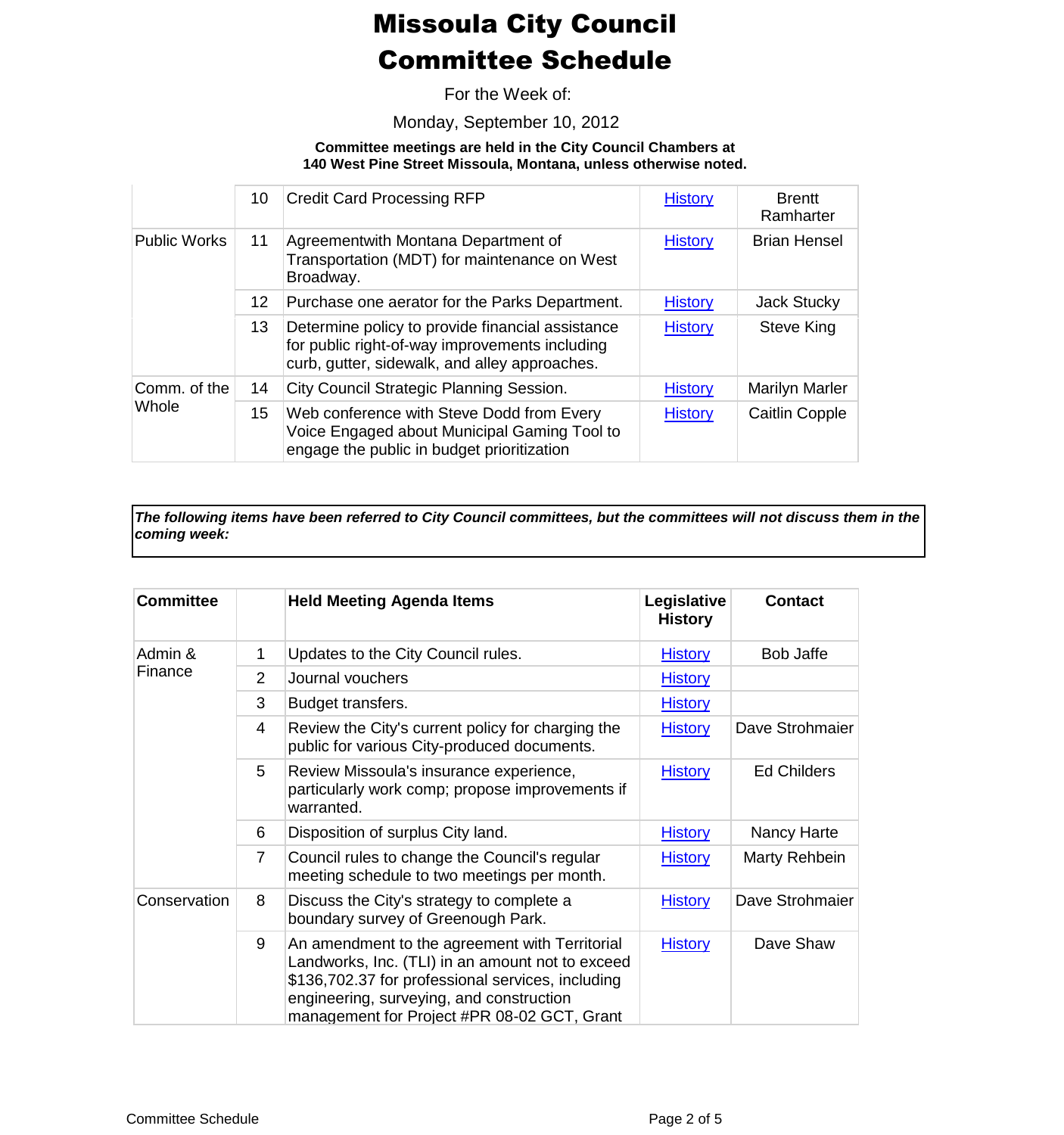For the Week of:

Monday, September 10, 2012

#### **Committee meetings are held in the City Council Chambers at 140 West Pine Street Missoula, Montana, unless otherwise noted.**

|                         |                 | Creek Trail, CTEP #STPE 8199(105).                                                                                                                                                                                         |                |                                    |
|-------------------------|-----------------|----------------------------------------------------------------------------------------------------------------------------------------------------------------------------------------------------------------------------|----------------|------------------------------------|
| Comm. of the<br>Whole   | 10 <sup>°</sup> | Updates from Council representatives on the<br>Health Board, Community Forum, Transportation<br>Policy Coordinating Committee, other boards and<br>commissions as necessary. (Ongoing)                                     | <b>History</b> |                                    |
|                         | 11              | Joint meeting of the Mayor, City Council and<br>County Commission; a facilitated quarterly OPG<br>review as directed in the Interlocal Agreement.                                                                          | <b>History</b> | Mayor Engen                        |
|                         | 12              | Discuss OPG reorganization proposal with<br>Department Heads.                                                                                                                                                              | <b>History</b> | <b>Marilyn Marler</b>              |
|                         | 13              | Bi-annual meeting with the Chamber of<br>Commerce                                                                                                                                                                          | <b>History</b> | <b>Marilyn Marler</b>              |
|                         | 14              | Propose the City Council be a member unit of the<br>Missoula Chamber of Commerce.                                                                                                                                          | <b>History</b> | <b>Dick Haines</b>                 |
|                         | 15              | Update on the re-organization of Office of<br>Planning and Grants, Engineering and Building<br>services into the proposed Development<br>Services.                                                                         | <b>History</b> | Mayor Engen                        |
| Plat, Annex &<br>Zoning | 16              | Annexation, (see separate list at City Clerk's<br>Office for pending annexations) (Ongoing in<br>committee)                                                                                                                | <b>History</b> |                                    |
|                         | 17              | Consider an amendment to Title 20 clarifying that<br>amendment authorizing accessory uses or<br>Conditional uses are considered text<br>amendments.                                                                        | <b>History</b> | <b>Bob Jaffe</b>                   |
|                         | 18              | Amend Article 7. Error Corrections and<br>Adjustments to the subdivision regulations to<br>allow for restrictions or conditions placed on a plat<br>by the governing body to be amended or removed<br>by a future council. | <b>History</b> | Jon Wilkins                        |
|                         | 19              | Discussion of City planning issues with members<br>of the Planning Board.                                                                                                                                                  | <b>History</b> | <b>Bob Jaffe</b>                   |
|                         | 20              | Proposed 2012 City Zoning Maintenance<br>Amendments                                                                                                                                                                        | <b>History</b> | <b>OPG</b>                         |
| Pub. Safety &<br>Health | 21              | Discussion of sexual assault prevention campaign<br>and consideration of unfunded crime victim<br>advocate urban outreach position.                                                                                        | <b>History</b> | <b>Caitlin Copple</b>              |
|                         | 22              | Safety aspects of management of the urban deer<br>population in the city of Missoula.                                                                                                                                      | <b>History</b> | Dick Haines, Jon<br><b>Wilkins</b> |
|                         | 23              | Eat Smart Coalition information.                                                                                                                                                                                           | <b>History</b> | <b>Jason Wiener</b>                |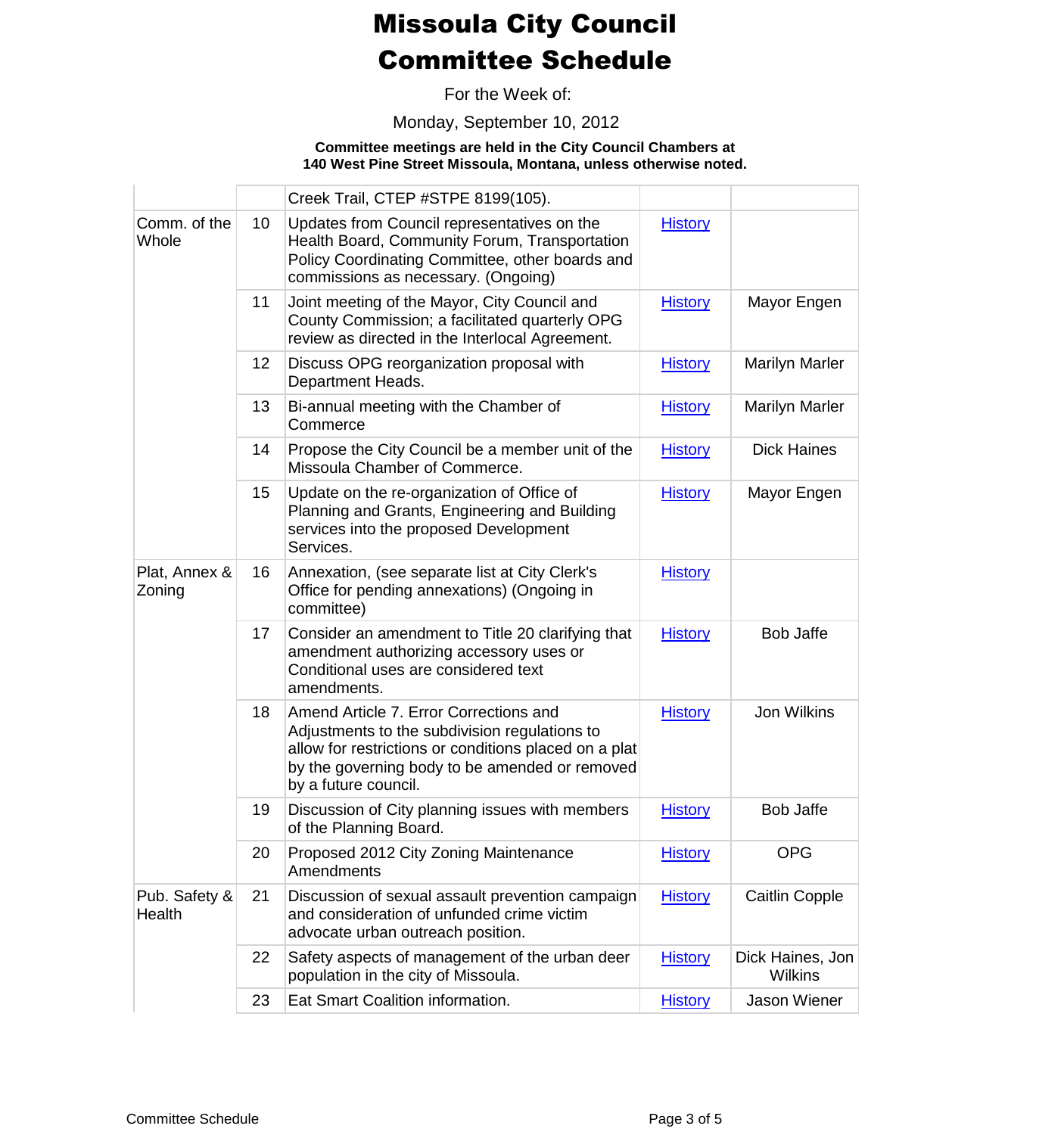For the Week of:

Monday, September 10, 2012

**Committee meetings are held in the City Council Chambers at 140 West Pine Street Missoula, Montana, unless otherwise noted.**

|    | Revisit cell phone restrictions.                                                           | <b>History</b> | Dave Strohmaier      |
|----|--------------------------------------------------------------------------------------------|----------------|----------------------|
| 25 | Discussion with Crime Victim Advocate Office.                                              | <b>History</b> |                      |
| 26 | Air quality issues related to railroad operations in<br>and through Missoula.              | <b>History</b> | Dave Strohmaier      |
| 27 | Health Department update.                                                                  | <b>History</b> | Ellen Leahy          |
| 28 | Fire Department update.                                                                    | <b>History</b> | Jason Diehl          |
| 29 | Police Department update.                                                                  | <b>History</b> | Mark Muir            |
| 30 | Discuss the city's response to illegal fireworks in<br>Missoula.                           | <b>History</b> | Dave Strohmaier      |
| 31 | Disscussion of University Neighborhood Quality<br>of Life Issues                           | <b>History</b> |                      |
| 32 | Discuss the school speed zones.                                                            | <b>History</b> | Bob Jaffe            |
| 33 | Resolution to change the speed limit on Reserve<br>Street between Brook's and 39th Street. | <b>History</b> | <b>Wayne Gravatt</b> |
| 34 | Discuss the timing of various traffic lights around<br>the City.                           | <b>History</b> | Bob Jaffe            |
| 35 | <b>Traffic Circle Maintenance Coordination</b>                                             | <b>History</b> | <b>Ed Childers</b>   |
|    | 24                                                                                         |                |                      |

*The City makes reasonable accommodations for any known disability that may interfere with a person's ability to participate in this meeting. Persons needing accommodation must notify the City Clerk's Office to make needed arrangements. Please call 552-6080 or write to Martha Rehbein, 435 Ryman Street, Missoula, Montana 59802, to make your request known.*